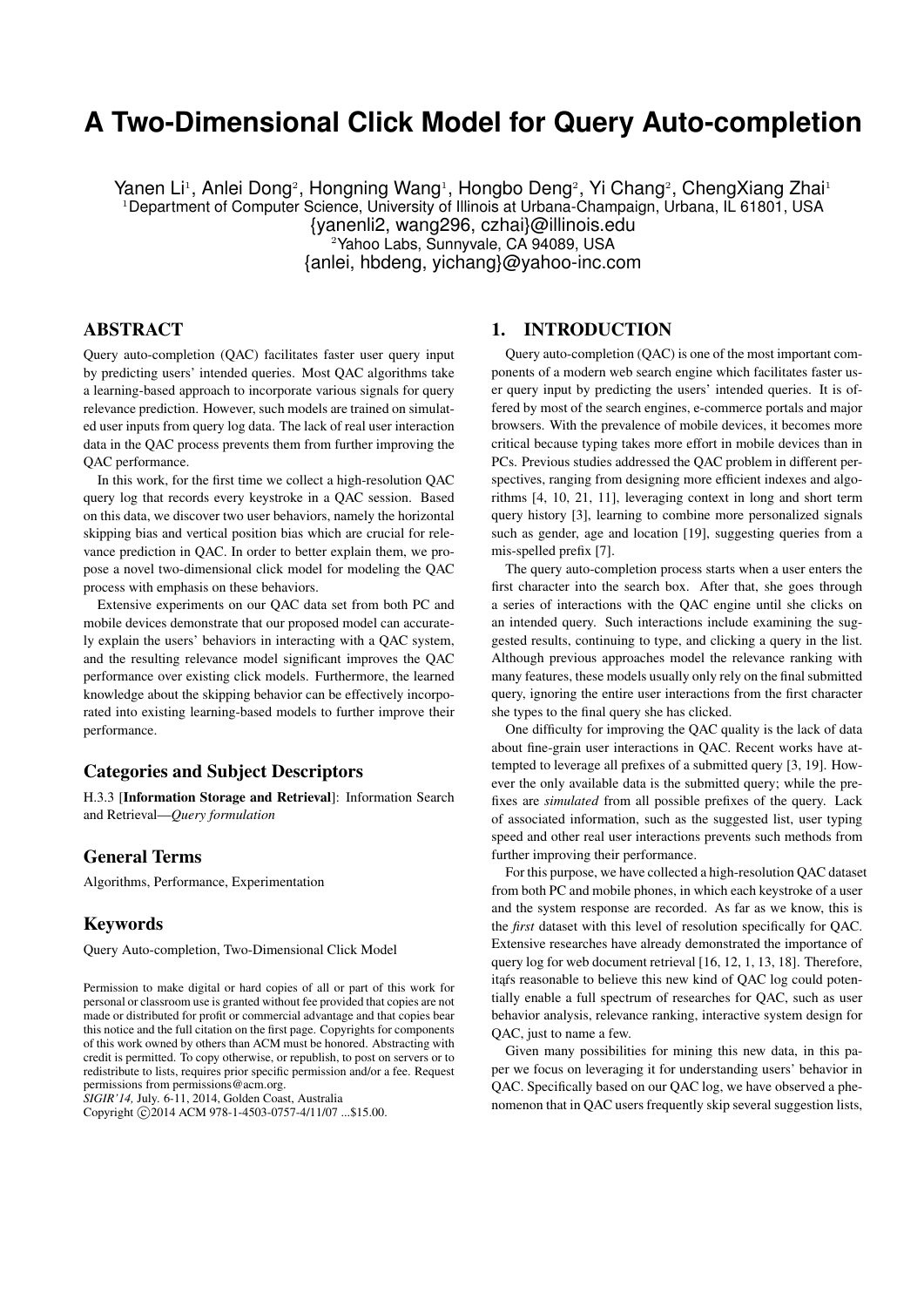even though such lists contain the final submitted query. The exact reason why this happens and how frequent it happens is largely unknown. Besides, we also observed that most of the clicked queries are concentrated in top positions. Better understanding of these behaviors has a strong implication to the relevance modeling. For instance, we assume that a user does not click a suggested query because of lack of relevance; however the skipping behavior complicates this hypothesis. If we know the positions such skipping behavior happens, we could improve the candidate ranking in QAC by taking into account the examples in the positions where they are more likely to be examined. Despite its importance, little research has been done in explaining such behaviors.

The QAC process shares similarities with the web document retrieval: in QAC people look for intended queries with a prefix, while in document retrieval people look for relevant documents with a query. And in document retrieval, click models are widely used to model the users' examination and clicking behavior [17, 6, 8, 15, 23, 5]. Thus we could potentially adopt an existing click model to shed light on the QAC user behavior. However, there are major differences between the QAC process and document retrieval. For example, in document retrieval a user usually examines one result page before she lands on a click, while in QAC she usually types in a series of prefixes and examines multiple lists of suggestions before landing on a click. Due to this difference, most current click models canart be applied to the OAC problem without significant modification.

Therefore in this paper we propose a novel two-dimensional click model for understanding the user behaviors in QAC. This click model is consisted of a horizontal component that captures the skipping behavior, a vertical component that depicts the vertical examination bias, and a relevance model that reflects the intrinsic relevance between a prefix and a suggested query.

We have performed a set of experiments on our QAC datasets from PC and mobile phones. Results show that our proposed model can effectively model the user behavior in QAC. The resulting relevance model significant improves the QAC performance over existing click models. We also show that the learned knowledge about users' behavior, especially the probability of skipping a column of suggestion candidates, could serve as unsupervised labeling information to improve the performance of existing learning-based approaches. Furthermore, with the learned model we demonstrated some interesting insights of the user behaviors in QAC on both platforms.

We summarize our contributions as follows:

- We have collected the first set of high-resolution query log specifically for the QAC process, which could enable many researches on deeper understanding of QAC.
- Based on the new QAC log, we analyze two important user behaviors in QAC, namely the horizontal skipping bias and vertical position bias. The horizontal skipping bias is unique to QAC and is formally introduced here for the first time.
- We propose a novel Two-Dimensional Click Model to model these user behaviors. Our model outperforms the state-ofthe-art click models on relevance modeling. We also utilize our model to derive interesting insights about the QAC user behaviors on PC and mobile devices.

# 2. RELATED WORKS

Query Auto-Completion. The query auto-completion is the search process of preferred queries given the issued prefix of a user. Most of the existing works focus on relevance ranking. For this purpose, traditional QAC engines rely on query popularity counts. However it's impossible to return queries matching a user's specific preference such as location and freshness in time *etc*. Recent QAC models employ learning-based strategy that incorporates several global and personal features [3, 19]. But there is no consensus of how to optimally train the relevance model.

The QAC process is very personal in nature, so it's almost impossible to obtain a labeled dataset by third-party annotation. Existing methods use the clicks as a relevance surrogate, and train a model trying to maximize the clicks. The straightforward way is to only utilize the data in the last prefix, and use the skip-above as well as the skip-next hypothesis to obtain a set of labels. Then we could use the learning-based algorithms to train a model that linearly combines a set of features. Most recently [19] introduces a different strategy, which exploits all suggested queries for all simulated prefixes of the clicked query. However, this automatic labeling strategy might be problematic, since it may introduce many false negative examples where the user skips looking down the list. If she had to examine the list, she would have clicked a query. So there is a lot of uncertainty in the labeled examples introduced by this method.

Besides relevance modeling, there are previous works addressing different aspects of QAC. For example, [4, 10] studied the space efficiency of index for QAC. [21, 11] investigated the efficient algorithms for QAC. [7] addressed the problem of suggesting query completions even if the prefix is mis-spelled. And [2] studied the context-sensitive QAC for mobile search.

The QAC is a complex process where a user goes through a series of interactions with the QAC engine before clicking on a query. Deciphering the user behavior in QAC is an interesting and challenging task. Despite of its importance, little research is done on this direction, mainly because of the lack of suitable QAC log. It is in this work we first collect a high-resolution QAC log and attempt to model the user behaviors.

Click Models. In the field of document retrieval, the main purpose for modeling a user's clicks is to infer the intrinsic relevance between the query and document by explaining the positional bias. The position bias assumption was first introduced by Granka *et al*. [9], stating that a document on higher rank tends to attract more clicks. Richardson et al. [17] attempted to model the true relevance of documents in lower positions by imposing a multiplicative factor. Later examination hypothesis is formalized in [6], with a key assumption (Cascade Assumption) that a user will click on a document if and only if that document has been examined and it is relevant to the query. Later, several extensions were proposed, such as the User Browsing Model (UBM) [8], Bayesian Browsing Model [15], General Click Model [23] and Dynamic Bayesian Network model (DBN) [5]. Despite the abundance of click models, no existing click models can directly apply to QAC without considerable modification. The click model most similar to our work is [22], which models users' clicks on a series of queries in a session. However because of the main difference between QAC and document retrieval, our model structure is very different from [22].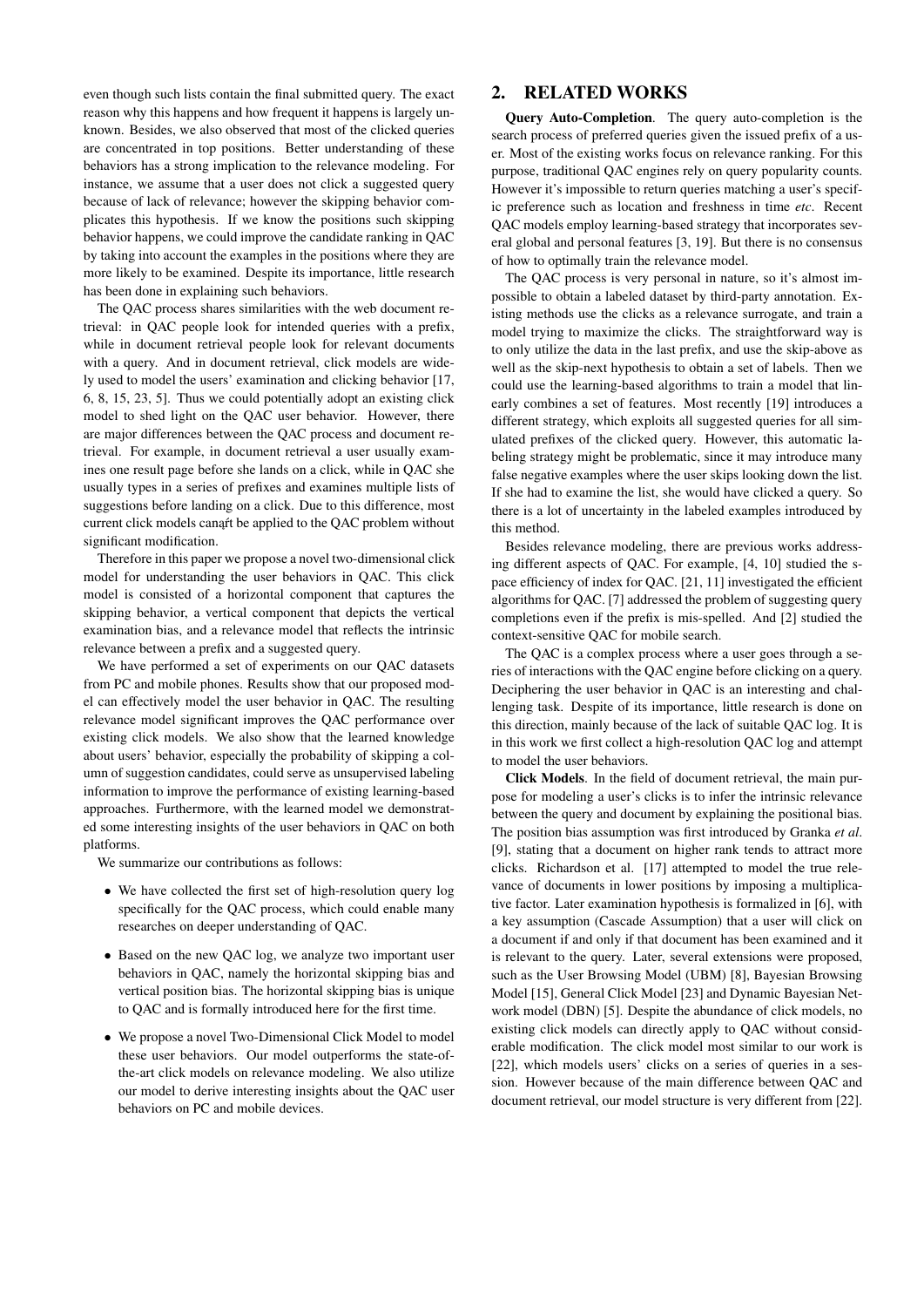To the best of our knowledge, our work is the first click model for modeling the QAC process.

# 3. DATA AND USER BEHAVIOR ANALYSIS

In this section we will introduce the high-resolution query log for QAC and the user behavior analysis based on this new kind of data.

# 3.1 A High-Resolution QAC Log

As mentioned above, the QAC process is under-explored because there is no appropriate dataset. Previous research relies on query log in which only the submitted query and associated information are recorded. In order to analyze the subtle user behavior of a whole QAC process we need to record system response and user interactions for each keystroke leading to the final clicked query. With this motivation we have collected a large set of QAC sessions with real user interactions from a major commercial search engine. This QAC log contains millions sessions on PC and mobile phone platforms. The dataset in this study is a random sample of the original QAC log dating from Nov. 2013 to Jan. 2014.

As illustrated in Table 1, the recorded information in each QAC session includes the final clicked query, every keystroke a user has entered, timestamp of a keystroke, corresponding top 10 suggested queries to a prefix, and the anonymous user ID. It also records the user's submitted query in previous session. Table 2 lists the basic statistics of the dataset studies in this work. In PC platform each session contains 11.80 prefixes in average; while the average clicked query length is 19.68, which is substantially larger than the average prefix length, indicating the usefulness of QAC for facilitating faster user query input. We observe similar statistics on the Iphone 5 platform, with lower average prefixes in one session (9.43), suggesting that users rely even more on mobile devices where typing takes more effort.

|  | Table 1: High-resolution QAC Log |  |  |
|--|----------------------------------|--|--|
|--|----------------------------------|--|--|

| Data Type                | Example                         |
|--------------------------|---------------------------------|
| anonymized user id       | 9qtfnj195p5ta                   |
| session id               | rFzqRUgeurCd                    |
| time stamp               | 11/02/2013 23:02                |
| prefix                   | oba                             |
| final submitted query    | obama care                      |
| previous query           | charm and charlie's             |
| clicked URL              | https://www.healthcare.gov/     |
| top 10 suggested queries | obama carelobamalobal           |
|                          | obamacarelobama approval rating |

|  | <b>Table 2: Dataset Basic Statistics</b> |
|--|------------------------------------------|
|  |                                          |

| Platform | # Sessions | Ave Prefixes | Ave Clicked | # Unique |
|----------|------------|--------------|-------------|----------|
|          |            |              | Ory Len     | User IDs |
| PC       | 125.392    | 11.80        | 19.79       | 111.783  |
| Iphone 5 | 31,227     | 9.43         | 16.98       | 17.331   |

Significance: With this QAC log, for the first time we have opportunity to look into the real user interactions at the level of every keystroke. Such high-resolution dataset, when combined with traditional query log about user demographics and query history, could enable many new researches on QAC. For example, we could

potentially utilize all lists of suggested queries to improve the QAC relevance ranking. Also, we could leverage this data to get better understanding of user behavior in a QAC process.

#### 3.2 QAC User Behavior Analysis

Given the new QAC log, there are many possibilities to mine valuable knowledge. In this paper we aim at leveraging the data for user behavior modeling in QAC. When a user clicks on a suggested query with the help of a QAC engine, she undergoes a series of interactions with the search engine before she finally selects a preferred query. Such interactions are of great value for improving the quality of the QAC service. In this section we have conducted two experiments to verify the need of modeling user behaviors in OAC.

The first important user behavior in a QAC process is the skipping behavior. We have observed that a user frequently skips several intermediate lists of candidates even though these lists contain her final submitted query. Table 3 illustrates this skipping behavior from a real user-interaction sample. In this example, even though the query *obamacare healthcare bill* is listed within top 3 positions in each of the suggestion list, the user has skipped all of them but the last appearance. Clearly this query is preferred by the user. A plausible explanation for the skipping behavior is that the user didn't examine it due to some reasons, such as fast typing speed, too deep to look up the query, *et al*.

We've done an experiment on the dataset described in Table 2 to verify how often this behavior happens. In this experiment we define that a skipping behavior happens when the final clicked query is ranked within top 3 in the suggestion list of any of the prefixes except the final prefix. Results in Table 4 show that this behavior is frequent: it happens in 60.7% of all sessions in PC platform. Further, this behavior is consistent in all session groups with different final prefix length (57.6%, 64.8%, 59.1% and 60.2% respectively), indicating its prevalence in all queries. This result suggests a common skipping behavior in the QAC process. We observe very similar phenomenon in the Iphone 5 platform.

|          | Table 4: Frequency of the Skipping Behavior |                          |
|----------|---------------------------------------------|--------------------------|
| Category | # Sessions                                  | % Sessions Having        |
|          |                                             | <b>Skipping Behavior</b> |

|                             |         | Skipping Behavior |
|-----------------------------|---------|-------------------|
| All Sessions                | 125,392 | 60.7%             |
| Sess with FPL in $[1, 5]$   | 39.405  | 57.6%             |
| Sess with FPL in [6, 10]    | 39.882  | 64.8%             |
| Sess with FPL in $[11, 15]$ | 22.892  | 59.1%             |
| Sess with FPL in $[16, 50]$ | 23.213  | 60.2%             |

Note: FPL means Final Prefix Length.

In another experiment, we have investigated the vertical examination bias in QAC. Using the same set of QAC sessions, we have computed the distribution of clicks according to their positions in the final suggestion list and the final prefix length. Figure 3 shows the 2-dimensional click distribution on both PC and Iphone 5 platforms. Similar to the findings in the traditional click models, most of the clicks concentrate on top positions. In fact, 75.4% of clicks is located within the top 2 positions on PC and 77.5% on Iphone 5. Such vertical positional bias suggests that we should boost the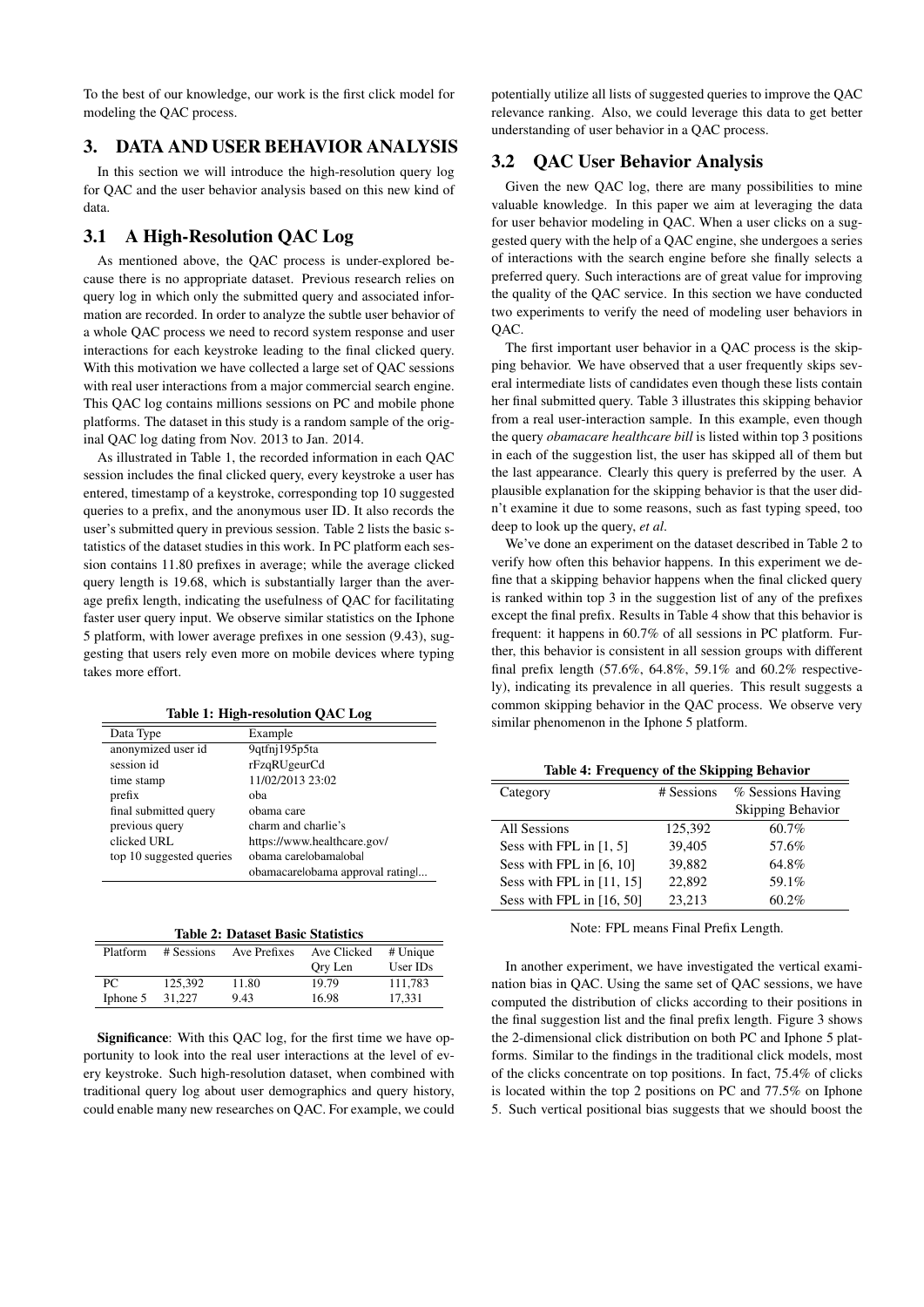| Prefix                                    | obamacarl                                                                                                    | $\Rightarrow$ | obamacarel                                                                                                   | $\Rightarrow$ | obamacare                                                                                                             | $\Rightarrow$ | obamacare hl                                                                                                                                           |
|-------------------------------------------|--------------------------------------------------------------------------------------------------------------|---------------|--------------------------------------------------------------------------------------------------------------|---------------|-----------------------------------------------------------------------------------------------------------------------|---------------|--------------------------------------------------------------------------------------------------------------------------------------------------------|
| $q_1$<br>$q_2$<br>$q_3$<br>$q_4$<br>$q_5$ | obamacare glitches<br>obamacare<br>obamacare healthcare bill $\sqrt{}$<br>obamacare facts<br>obamacare fines |               | obamacare glitches<br>obamacare<br>obamacare healthcare bill $\sqrt{}$<br>obamacare facts<br>obamacare fines |               | obamacare glitches<br>obamacare healthcare bill $\sqrt$<br>obamacare facts<br>obamacare rates 2014<br>obamacare fines |               | obamacare healthcare bill $\sqrt{}$<br>obamacare healthcare insurance<br>obamacare health plan 2014<br>obamacare hotline<br>obamacare health exchanges |
|                                           | Note: query with a $\sqrt{ }$ mark is the final clicked query by the user.                                   |               |                                                                                                              |               |                                                                                                                       |               |                                                                                                                                                        |

#### Table 3: An Example of the Skipping Behavior

relevance estimated of queries if they are clicked on lower ranks. Compared to PC, the clicks on Iphone 5 distribute more evenly with-in positions from 1 to 3. In addition, Figure 3 also indicates that most of the clicks are located in prefix length ranging from 3 to 12 on both platforms. Interestingly, the click probability at short prefix length (1 and 2) is very low, suggesting that users tend to skip the suggested queries at the beginning.



#### Figure 1: Distribution of the Clicks. The red color corresponds to high click probability, while blue corresponds to low click probability.

The reason why we focus on these two behaviors is their important implications to relevance ranking. Recent research attempts to improve the relevance model by training on all simulated columns (lists) of suggestions [3, 19]. However, not all of columns are examined by the user. In that case, it might introduce many false negative examples that hurt the performance. To validate this claim, we have conducted an experiment on our QAC dataset from PC platform (see 5.1 for detailed description) in which we adopt the same training strategy as [19]. For the learning-to-rank algorithm, we use the RankSVM [12]. We also adopt very similar features as [19] (see Table 6). *MostPopularCompletion* (MPC) is used as a baseline. Another baseline is to train RankSVM only by the last column (suggestion list corresponding to the last prefix). We also add the third baseline, which is also RankSVM, but trained by last 2 columns. Same as [19], we evaluate MRR across all columns where the final submitted query is within the candidates. Results in Table 5 indicate that training on all columns is inferior to the same model trained on last column. And it's even inferior to the MPC baseline. It might be because the noise in all columns overweighs the useful signals. Interestingly, the same model trained on only the last 2 columns achieves slightly better result than using only using last column, suggesting that adding more (useful) columns might be beneficial. We hypothesize that columns that are likely to be examined are useful for training. This hypothesis could be tested by modeling the two user behaviors we focus on.

|  |  | Table 5: A Pilot Experiment on Relevance Training |  |  |  |
|--|--|---------------------------------------------------|--|--|--|
|--|--|---------------------------------------------------|--|--|--|

| Method                              | MRR@All |
|-------------------------------------|---------|
| RankSVM - trained by all columns    | 0.436   |
| RankSVM - trained by last column    | 0.514   |
| RankSVM - trained by last 2 columns | 0.518   |
| MPC.                                | 0.447   |
|                                     |         |

# 4. MODELING CLICKS IN QUERY AUTO-**COMPLETION**

Based on the results of the above experiments, we demonstrate that the skipping behavior and vertical click position bias are prevalent and important for the improving QAC quality. How to model these behaviors is a new research problem. Given the similarity between QAC and document retrieval, first we sought to apply the existing click models to this problem. But we found most of these click models are not appropriate for the following reasons: (1) most existing click models only model a single query at a time. But in QAC, a session contains a series of prefixes that are correlated. (2) traditional click models are unable to model unseen query-document pairs. However in QAC a large portion (67.4% in PC and  $60.5\%$  in Iphone 5) of the prefix-query pairs are unseen. Therefore we propose a new click model for QAC, with emphasis on modeling these two types of user behaviors. We first formally define the assumptions on these two types of bias; then we will fully describe our click model in detail. After that we will discuss the parameter estimation via Expectation Maximization.

#### 4.1 QAC Click Bias Assumptions

Here we define two basic assumptions for the QAC problem. One is to address the click bias due to the skipping behavior, and the other is to address the click bias on vertical positions.

• SKIPPING BIAS ASSUMPTION: A query will not receive a click if the user didn't stop and examine the suggested list of queries, regardless of the relevance of the query.

This assumption explains why there are no clicks to intermediate prefix even though a relevant query is ranked at the top of the list, and all of the clicks are concentrated on the final prefix.

• VERTICAL POSITION BIAS ASSUMPTION: A query on higher rank tends to attract more clicks regardless of its relevance to the prefix.

Similar to the click modeling for document retrieval, this as-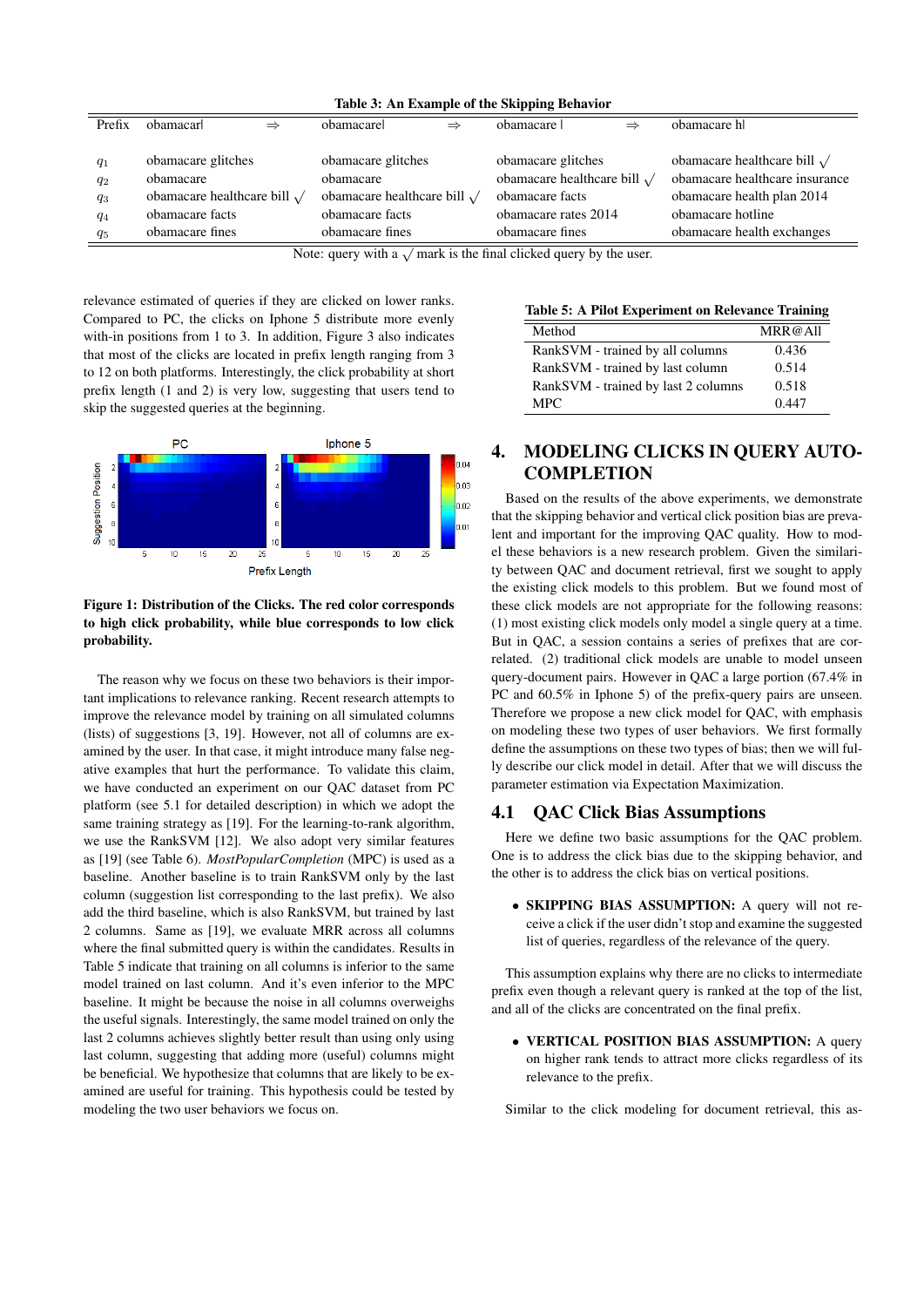| Category | Feature                | Feature Group | Description                                                                     |
|----------|------------------------|---------------|---------------------------------------------------------------------------------|
|          | <b>CurrPosition</b>    | Prefix        | Ratio of length between current prefix and the final prefix                     |
|          | <b>IsWordBoundary</b>  | Prefix        | Binary indicator, whether the end of current prefix is at word boundary         |
| H Model  | <b>NbSuggOueries</b>   | Ouery         | Number of suggested queries                                                     |
|          | ContentSim             | Query         | Content similarity of suggested queries                                         |
|          | TypingSpeed            | User          | Typing speed at this keystroke                                                  |
|          | QueryIntent            | User          | Whether the final submitted query is a navigational query                       |
| D Model  | Is @ Depth $d$         | Query         | Binary indicators, whether the query candidate is at depth $d, d = \{1, , 10\}$ |
|          | <b>MPC</b>             | Query         | Candidate frequency computed based on past popularity                           |
|          | <b>TimeSense</b>       | Query         | Candidate popularity measure in one day                                         |
|          | GeoSense               | Ouery         | Candidate popularity measure at the city where the query is issued              |
|          | OryHistFreq            | User          | The number of times the candidate is issued as query by the user in the past    |
| R Model  | <b>SameGenderFreq</b>  | Demographics  | Candidate frequency over queries submitted by users of the same gender          |
|          | SameGenderLikelihood   | Demographics  | SameGenderFreq normalized by MPC                                                |
|          | SameAgeGroupFreq       | Demographics  | Candidate frequency over queries submitted by users of same age group           |
|          | SameAgeGroupLikelihood | Demographics  | SameAgeGroupFreq normalized by MPC                                              |

sumption explains why relevant queries receive fewer clicks if they are ranked in lower positions.

#### 4.2 Model Formulation

Based on the assumptions defined above, in this section we propose a Two-Dimensional Click Model (TDCM) to explain the observed clicks. This click model is consisted of a horizontal model (H Model) that explains the skipping behavior, a vertical model (D Model) that depicts the vertical examination behavior, and a relevance model (R Model) that measures the intrinsic relevance between the prefix and a suggested query. Figure 2 is a flowchart of user interactions under the TDCM model. The user interacts with the QAC engine horizontally and vertically according to the  $H, D$ and R models. Because in every QAC session, there is no click before the user leaves the process, we employ the Cascade Model assumption [6] that constraints the relations between the  $H, D$  and R models. We list the notations of TDCM in Table 7. According to the TDCM, the generative process of observing a click in a QAC session is described as follows (see Figure 2 also):

- 1. For a QAC session, let's assume the user has entered several characters and she is at prefix  $i$ , then she will decide whether to stop and look down to examine the list of suggested queries at ith column. This whether-to-look-down event is governed by a hidden random variable  $H_i$ ,  $H_i = 1$  means stop and examine,  $H_i = 0$  means skip and continue to type. The task of the horizontal model  $(H \text{ Model})$  is to estimate the distribution of  $H: P(H)$ .
- 2. Once the user decides to examine vertically, following the cascade model assumption she will examine one query at a time from top to bottom. The depth of the examination is determined by another hidden random variable  $D_i$ .  $D_i = j$ means the user examines the query at position  $\dot{\gamma}$  at *i*th column. While being equivalent to introducing a set of binary variables at each depth, this formulation is more convenient in parameter estimation. The task of the vertical model (D Model) is to estimate the distribution of  $D: P(D)$ .
- 3. If a query candidate is examined and it is relevant, according to the cascade model assumption, the user will click it. The

probability a query being relevant to the given prefix is determined by the relevance model:  $P(C_{ij} = 1 | H_i = 1, D_i \geq 1)$ j). The task of the relevance model ( $R$  Model) is to estimate the distribution of  $P(C_{ij} = 1|H_i, D_i)$ .

- 4. If the depth  $D_i$  is reached and no relevant queries are found, she will go back to Step 1 and continue to type another character.
- 5. Once a click event happens, she will end the auto-completion session, which implies there will be always no more than once click observed in a session.



Figure 2: TDCM Flowchart

#### 4.3 Click and Conditional Probabilities

Based on the above generative process, the probability of observing a click  $C$  in a session can be formulated as:

$$
P(C) = \sum_{H,D} P(C, H, D) \tag{1}
$$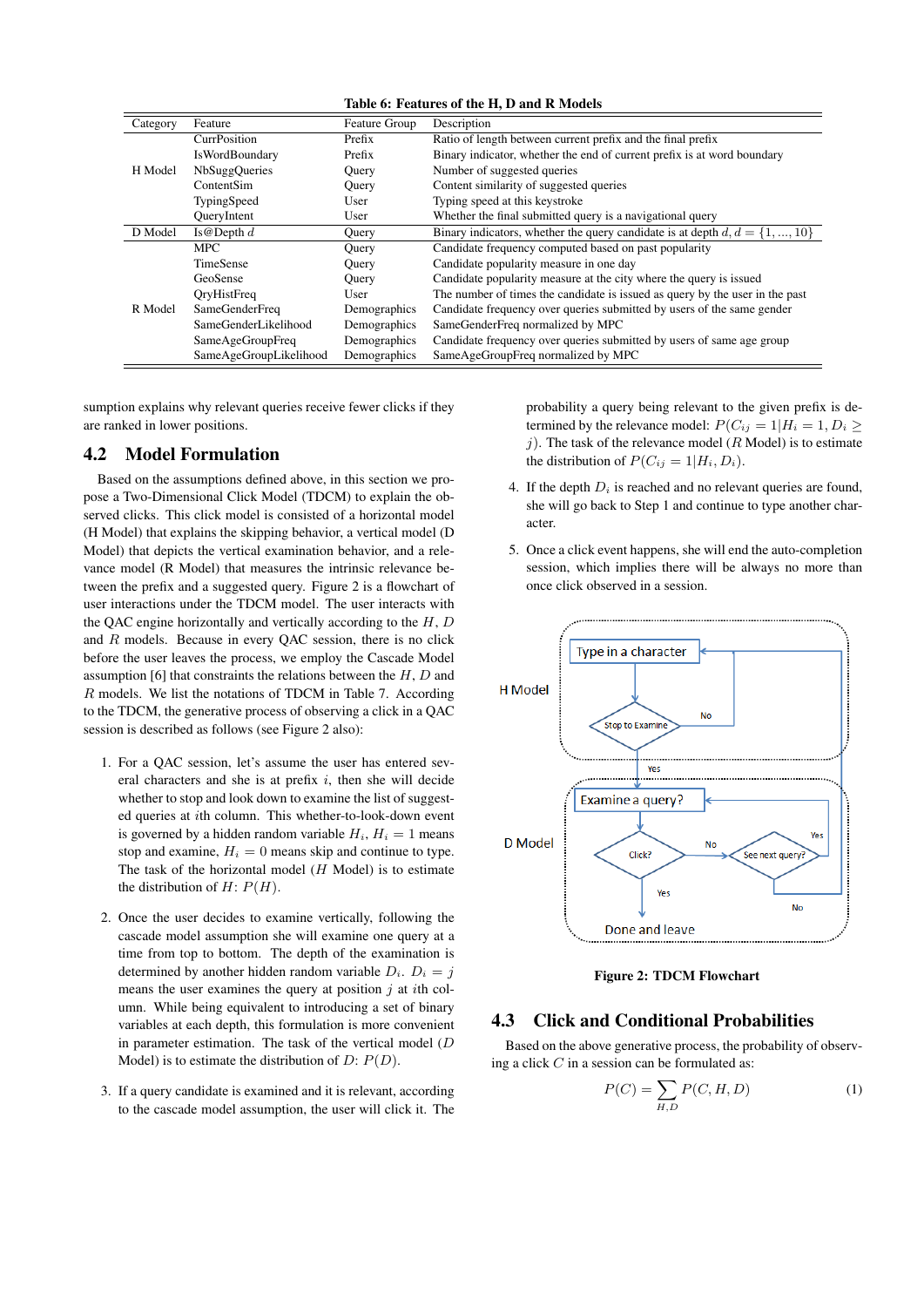|                  | Table 7: Major Notations                               |
|------------------|--------------------------------------------------------|
| Symbol           | Description                                            |
| $p_i$            | Prefix at <i>i</i> th column.                          |
| $q_{i,j}$        | Query at position $(i, j)$ .                           |
| $\boldsymbol{n}$ | Number of columns in a QAC session.                    |
| $H_i$            | Whether the user stops to examine the column $i$ .     |
| H                | A vector of variables: $H = \{H_1, , H_n\}.$           |
| $D_i$            | Depth of examination at column $i$ .                   |
| D                | $D = \{D_1, D_n\}.$                                    |
| $C_{i,i}$        | Whether the query at $(i, j)$ is clicked.              |
| $C_i$            | A vector of variables: $C_i = \{C_{i,1}, C_{i,M_i}\}.$ |
| C                | The click matrix: $C = \{C_1, , C_n\}$ .               |
| $M_i$            | # queries in the suggestion list at column $i$ .       |
| $w_H, w_D, w_B$  | Feature weights of the H, D and R model.               |
| $x_H, x_D, x_B$  | Features of the H, D and R model.                      |

 $T_{\rm max} = T_{\rm max}$   $T_{\rm max}$ 



Figure 3: TDCM Model Structure

Where  $H = \{H_1, H_n\}$ ,  $D = \{D_1, H_n\}$  is a set of hidden variables respectively.  $C = \{C_1, ..., C_n\}$  is the click observation matrix in which only one click is observed:  $C_{n,J} = 1$ , n is the number of columns in the QAC session. Figure 3 depicts the relation of the hidden and observed variables. According to the Cascade Model assumption and the real observations of a QAC session, there is always only click observed, which implies other columns don't receive any click:

$$
C_{n,J} = 1 \Leftrightarrow \{C_1 = 0, \dots C_{n-1} = 0, C_{n,J} = 1, C_{n,j} = 0, j \neq J\},\
$$
  
So:

$$
P(C_{n,J}=1) = P(C_1 = 0, ...C_{n-1} = 0, C_{n,J} = 1, C_{n,j} = 0, j \neq J).
$$
\n(2)

Our model also follows a set of conditional probabilities:

$$
P(C_{ij} = 1 | H_i = 0) = 0 \tag{3}
$$

$$
P(C_{ij} = 1 | H_i = 1, D_i < j) = 0 \tag{4}
$$

$$
P(C_{ij} = 0|H_i, D_i) = 1 - P(C_{ij} = 1|H_i, D_i)
$$
 (5)

$$
P(D_i > d | q_d : C_{n,d} = 1) = 0.
$$
\n<sup>(6)</sup>

The TDCM assumption 1 (SKIPPING BIAS ASSUMPTION) is modeled by 3 and 6. The assumption 2 (VERTICAL POSITION BIAS ASSUMPTION) is modeled by 4 and 6. Equation 6 states that if a relevant query is ranked in depth  $d$ , the examination depth at ith column must not exceed d.

#### 4.4 The Forms of Distributions

Now we introduce the forms of distributions for  $H, D$  and  $R$ model. Different from most of the click models and similar to [20], we define the distributions via logistic functions:

$$
P(H_i = 1) = \sigma(w_H^T \cdot x_H),\tag{7}
$$

where  $\sigma(z)$  is a logistic function:  $\sigma(z) = \frac{1}{1 + e^{-z}}$ . So

$$
P(H_i = 0) = 1 - \sigma(w_H^T \cdot x_H), \tag{8}
$$

Similarly, for  $D_i$ , we have:

$$
P(D_i = j) = \frac{e^{w_D^T \cdot x_{Dj}}}{\sum_{l=1}^{M_i} e^{w_D^T \cdot x_{Dl}}},
$$
\n(9)

where  $j \in \{1, ..., M_i\}$ ,  $M_i$  is the number of queries in the suggestion list at ith column.

And for the  $R$  model, we have:

$$
P(C_{ij} = 1 | H_i = 1, D_i \ge j, \theta) = \sigma(w_R^T \cdot x_{Ri,j}), \qquad (10)
$$
  

$$
P(C_{ij} = 0 | H_i, D_i) = 1 - P(C_{ij} = 1 | H_i, D_i)
$$
 (11)

In the above formulations,  $x_H$ ,  $x_D$ ,  $x_R$  are features characterizing the H, D, R distributions. And  $\theta = \{w_H, w_D, w_R\}$  are the corresponding weights for the features. As stated in [20], using this form of distribution has the advantage of incorporating more useful signals from diverse sources. And it also make it feasible for predicting the unseen prefix-query pairs.

#### 4.5 Features

Table 6 summarizes the features used in the  $H, D$  and  $R$  models. Specifically, for the  $H$  model, we adopt these features for the following reasons. *TypingSpeed*: an expert user is less likely to use QAC than a slow user. *CurrPosition*: a user tend to examine the queries at the end of typing. *IsWordBoundary*: a user is more likely to lookup queries at word boundaries. *NbSuggQueries*: it's more likely to be examined if the list of of queries is short. *ContentSim*: a user may be more likely to examine the list if all queries are coherent in content. *QueryIntent*: a user tends to skip the list more when searching for navigational queries.

The feature for  $D$  model are the positions a query candidate is ranked. The purpose of using this feature is that we want to use the  $D$  model to measure the pure vertical position bias. Note that the form of D model allows us to incorporate more complex features in the future.

For the  $R$  model, we have designed 8 features in total, reflecting diverse aspects of the relevance model. It includes the query popularity counts, which is widely used in the current search engines, the long term query history query counts, geo-location and time related query frequencies, and 4 other demographics features. Similar features are reported in [19], therefore comparing our model to that in [19] is meaningful.

#### 4.6 Model Estimation via E-M Algorithm

In this section we discuss the estimation of model parameters  $\theta = \{w_H, w_D, w_R\}$ . A straightforward way is to take the log of Equation 1 and estimate  $\theta$  by Maximum Likelihood. However since Equation 1 involves the summation of the  $H$  and  $D$  vectors, the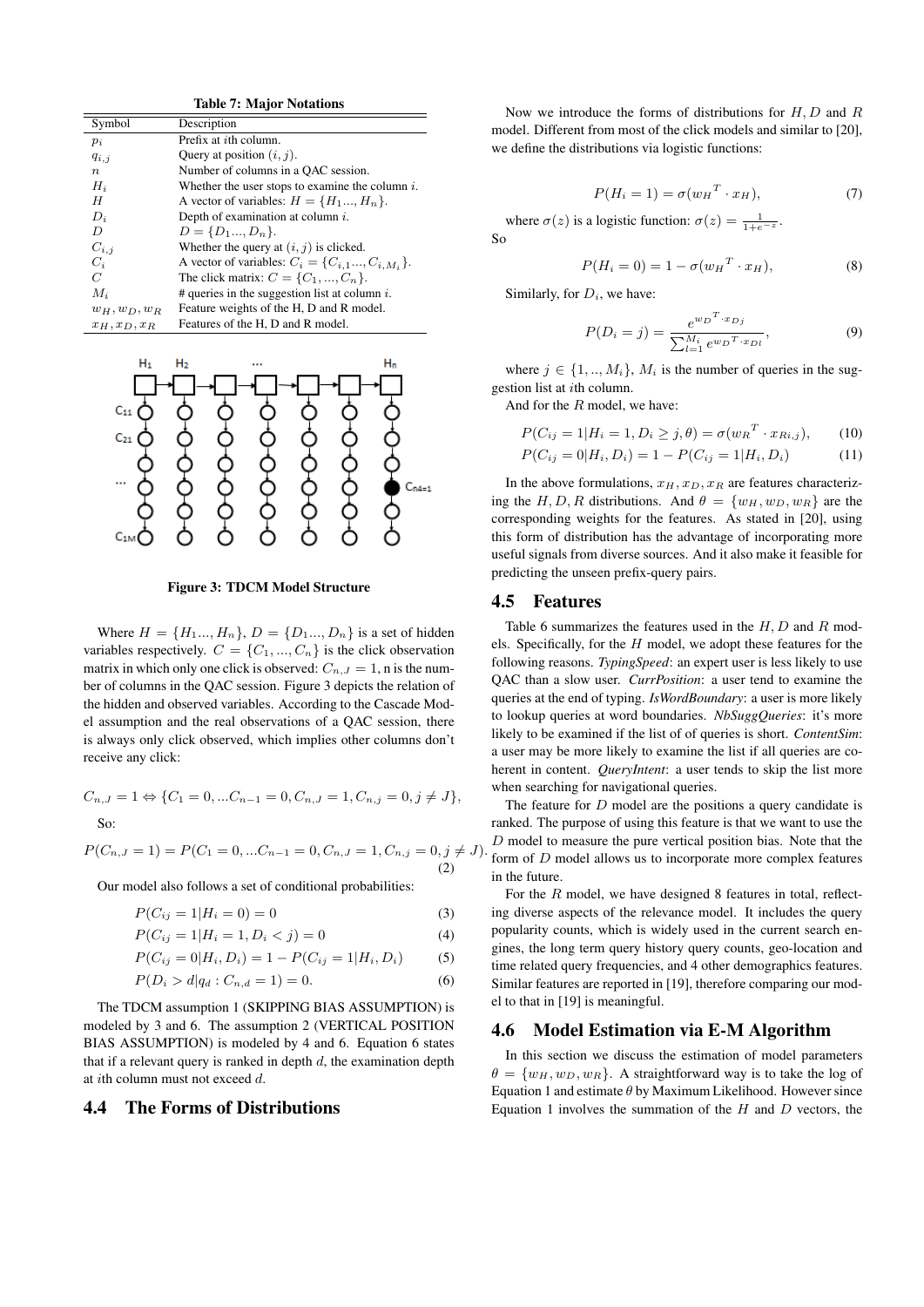estimation is quite complicated. Based on the form of distribution and the choice of features, we make some independent assumption of variables at different columns in order to simplify the model estimation:

$$
P(H_i|H_j, i \neq j, \theta) = P(H_i|\theta)
$$
\n(12)

$$
P(D_i|D_j, i \neq j, \theta) = P(D_i|\theta)
$$
\n(13)

$$
P(C_i|H_i, D_i, H_j, D_j, i \neq j, \theta) = P(C_i|H_i, D_i, \theta)
$$
 (14)

This assumption breaks the interdependency between columns. And the likelihood of different columns are still related because they share common parameters. Under these assumptions, the log likelihood of observing a click given the model parameters  $\theta$  is:

$$
log P(C|\theta) = \sum_{i=1}^{n} log \sum_{H_i, D_i} P(C_i, H_i, D_i|\theta)
$$
 (15)

Model parameters  $\theta = \{w_H, w_D, w_R\}$  can be estimated by maximizing Equation 15. However, direct estimation of the model parameters  $\theta$  is still hard because of the summation inside the logarithm. Instead, we sought to maximize the lower bound of Equation 15:

$$
logP(C|\theta) = \sum_{i=1}^{n} log \sum_{H_i, D_i} P(C_i, H_i, D_i|\theta)
$$
  
\n
$$
\geq \sum_{i=1}^{n} \sum_{H_i, D_i} P(H_i, D_i|C_i, \theta^{old}) \cdot logP(C_i, H_i, D_i|\theta)
$$
  
\n
$$
= Q(\theta, \theta^{old})
$$
 (16)

After fully formulating the Q function, model parameters can be updated iteratively by the E-M algorithm. In the E step, we aim at calculating the posterior distribution:

$$
P(H_i, D_i | C_i, \theta^{old})
$$
  
= 
$$
\frac{P(C_i | H_i = l, D_i = j, \theta^{old}) \cdot P(H_i = l, D_i = j | \theta^{old})}{\sum_{l=0}^{1} \sum_{j=1}^{M_i} P(C_i | H_i = l, D_i = j, \theta^{old}) \cdot P(H_i = l, D_i = j | \theta^{old})}
$$
(17)

And in the M step, we maximize the expectation of the complete data probability in Equation 16 by gradient descent. Since the forms of distributions in  $H, D, R$  are all convex, the E-M algorithm is guaranteed to converge. And each QAC session is independent, therefore the above E-M algorithm for parameter estimation can be easily expanded to the whole set of sessions. Here we skip the detailed formulations due to the space limitation.

# 5. EXPERIMENTS AND RESULTS

In this section, we conduct a series of experiments to validate our major claims to the TDCM model. Firstly, due to the difference between document retrieval and QAC, we claim that most of the existing click models are not effective in modeling the QAC. We will compare our model with the state-of-the-art click models on the relevance modeling. Besides testing on PC and Iphone 5 datasets, we also experiment on a random bucket dataset which provides an unbiased evaluation of the relevance ranking. Secondly, as we have mentioned, for training a QAC relevance model, previous researches either use the last column as training data which might

not have enough examples, or use all columns as training examples [19] which might introduce too much noise. We will demonstrate that our model can be leveraged to improve existing learning-based methods by providing more appropriate examples. Further, we will investigate the vertical position bias via our model on a side-by-side comparison of such bias on PC and Iphone 5 platforms. Finally we discuss some interesting insights about user behaviors on both platforms.

# 5.1 Datasets and Metrics

We use the same datasets for evaluation as in user behavior analysis (Section 3.2). The whole dataset is divided evenly into a training set and a test set. See Table 8 for statistics. In order to promote reproducibility of methods, we will consider anonymizing the datasets and make the data as well as necessary source codes available to the public.

| <b>Table 8: Training and Test Sets</b> |             |            |              |  |
|----------------------------------------|-------------|------------|--------------|--|
| Platform                               | Dataset     | # Sessions | Ave Prefixes |  |
|                                        |             |            |              |  |
|                                        | All         | 125.392    | 11.80        |  |
| PC                                     | Training    | 62,534     | 11.77        |  |
|                                        | <b>Test</b> | 62,858     | 11.83        |  |
| Iphone 5                               | A11         | 31,227     | 9.43         |  |
|                                        | Training    | 15,394     | 9.46         |  |
|                                        | <b>Test</b> | 15,833     | 9.40         |  |
| Random Bucket                          | <b>Test</b> | 21.154     | 16.15        |  |

As reported in previous research [3, 19], manual labeling of relevance for QAC is very difficult since it's hard to find consensus between individuals on the preferred queries given the same prefix. Instead a common practice of evaluating the QAC performance is to measure the prediction accuracy of the users' clicked queries [3]. In this work we adopt this evaluation strategy. In addition, because the user clicks are a biased estimate of relevance, we also set up a random bucket to collect clicks from a small portion of traffic during the same period. In this random bucket, for every prefix top-10 ranked queries are randomly shuffled and displayed to the users. By doing so, it's able to reduce the vertical position bias and the collected user clicks can be used as the unbiased relevance of queries [14].

For evaluation metrics, we employ the Mean Reciprocal Rank (MRR) as the main measurement of relevance. It is the standard practice in measuring QAC performance [3, 19]. Specifically, for a QAC session, the list of candidates are generated from a commercial search engine and recorded in our dataset. Columns (suggested queries associated with a prefix) in which the final submitted query does not appear among the top-10 candidates are removed from the analysis. This treatment will not change the relative performance between models because in these columns MRR is zero before and after the re-ranking. Then we compute the average MRR across all these columns. In addition, we also report the MRR of the last column since this is the column where real user click happens. Paired T-test is adopted for testing the statistical significance with *p-value* cutoff 0.05.

For baselines, *MostPopularCompletion* (MPC) is used as a baseline. Despite its simplicity, MPC has been reported as a very competitive baseline and widely used as a main feature in the QAC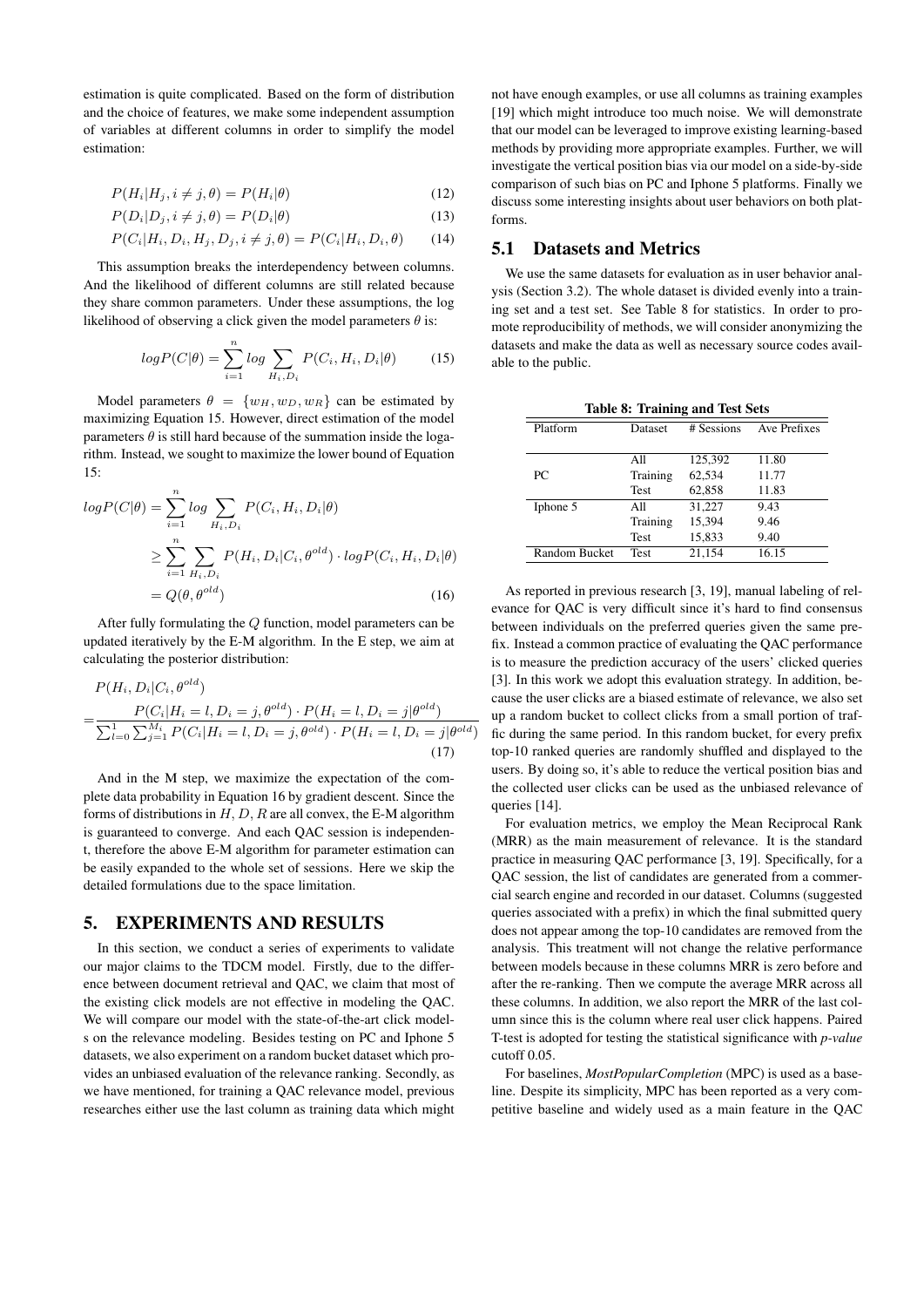engines. We also compare our approach to three state-of-the-art click models, including User Browsing Model (UBM)[8], Dynamic Bayesian Network model (DBN) [5] and Bayesian Sequential State model (BSS) [20]. The UBM and DBN rely on the counting of prefix-query pairs thus they are unable to predict unseen prefixquery pairs. On the other hand BSS is a content-aware method and it can predict unseen prefix-query pairs. We adopt the source code of these approaches from [20]. Since our model makes use of all columns of data, to make a fair comparison, we train these click models on the last column as well as all columns. All baselines and their description are listed in Table 9.

Table 9: Baselines for Comparison

| Model           | Description                     | <b>Training Data</b>  |
|-----------------|---------------------------------|-----------------------|
| <b>MPC</b>      | <b>Most Popular Completion</b>  | no training is needed |
| <b>UBM-last</b> | <b>User Browsing Model</b>      | last column           |
| UBM-all         | <b>User Browsing Model</b>      | all columns           |
| DBN-last        | Dynamic Bayesian Network model  | last column           |
| DBN-all         | Dynamic Bayesian Network model  | all columns           |
| <b>BSS-last</b> | Bayesian Sequential State model | last column           |
| BSS-all         | Bayesian Sequential State model | all columns           |
| <b>TDCM</b>     | Our model                       | all columns           |

#### 5.2 Evaluating the Relevance Model

Normal Bucket test. We first investigate whether our click model has advantage over existing click models on improving the QAC relevance ranking. For this purpose, we compare our model to the MPC baseline and other click models on normal buckets from both PC and Iphone 5 platforms. The results are summarized in Table 10. Firstly, counting-based click models (UBM and DBN) are generally not effective for modeling the relevance in QAC. For example, the UBM-last and DBN-last methods under-perform the M-PC baseline on both PC and Iphone 5 datasets. Although UBMall DBN-all perform a little better than UBM-last and DBN-last, training on all columns of data still doesn't give an edge to these methods over MPC baseline. This is not surprising because UBM and DBN rely on counting the prefix-query pairs. However, in the dynamic enjoinment of QAC, users constantly change the prefix. Thus the percentage of unseen prefix-query pairs is large (67.4% in PC and 60.5% in Iphone 5), which is very different from that in document retrieval. Presumably, training on all columns will add more seen prefix-query pairs, which leads to the improved M-RR. However, since these models are not designed to model the whole QAC process, they are unable to capture useful signals in all columns and thus unable to improve the performance much.

In addition, the BSS model performs better then UBM and DB-N. For example, when trained on last column, it achieves 0.515 on MRR@All and 0.543 on MRR@Last on the PC dataset, indicating its effectiveness of capturing relevance by content-based modeling of relevance. One advantage of content-based modeling is that it's able to interpolate the relevance model to unseen prefix-query pairs, which is critical in QAC. But training on all columns doesn't boost its performance, suggesting the importance of modeling the while QAC process. We also note that BSS is not stable on both platforms: for example, it doesn't work well in the Iphone 5 dataset (0.510 on MRR@All on 0.537 on MRR@Last by BSS-last).

On the other hand, our TDCM model achieves significant bet-

ter results on both platforms. For example it achieves 0.525 on MRR@All and 0.573 on MRR@Last on the PC dataset. And on Iphone 5 dataset, it gets 0.580 on MRR@All and 0.668 on MR-R@Last. All of these results are statistically significant better than MPC. Compared to UBM and DBN, our model overcomes their limitation by adopting the content-aware relevance model. And compared to BSS, our model takes advantage of all columns of data by properly modeling the user behavior in the whole QAC process, leading to much better and stable results on both platforms.

Table 10: Click Models Comparison on Normal Bucket

|                 | PC.                | PС                 | Iphone 5           | Iphone 5           |
|-----------------|--------------------|--------------------|--------------------|--------------------|
|                 | MRR@All            | MRR@Last           | MRR@All            | MRR@Last           |
| <b>MPC</b>      | 0.447              | 0.534              | 0.542              | 0.646              |
| <b>UBM-last</b> | 0.416              | 0.449              | 0.409              | 0.432              |
| UBM-all         | 0.445              | 0.452              | 0.431              | 0.432              |
| DBN-last        | 0.418              | 0.437              | 0.405              | 0.427              |
| DBN-all         | 0.454              | 0.442              | 0.435              | 0.423              |
| <b>BSS-last</b> | $0.515^{\ddagger}$ | 0.543              | 0.510              | 0.537              |
| <b>BSS-all</b>  | 0.495              | 0.523              | 0.480              | 0.479              |
| <b>TDCM</b>     | $0.525^{\ddagger}$ | $0.573^{\ddagger}$ | $0.580^{\ddagger}$ | $0.668^{\ddagger}$ |

Note: ‡ indicates *p-value*<0.05 compared to MPC

Random Bucket test. Using normal traffic to evaluate the relevance model might be biased because a model could be optimized by chasing the clicks rather than the intrinsic relevance/utility. To make an unbiased evaluation we also test all the methods on a random bucket dataset containing 21,154 QAC sessions. We summarize the results in Table 11. Overall the MPC baseline performs worse than that in normal bucket. It's expected because as the position bias is reduced, users have more change to click on queries that are not the most popular. Similarly, UBM and DBN models fail to outperform MPC baseline and the BSS model achieves reasonable results compared to MPC. Again, our model achieves the best results on both MRR@All (0.493) and MRR@Last (0.508) metrics, which is statistical significant compared to MPC. These results are consistent with that observed in normal traffic, confirming the superiority of our TDCM model on relevance modeling.

Table 11: Click Models Comparison on Random Bucket

|                 | MRR@All            | MRR@Last           |
|-----------------|--------------------|--------------------|
| <b>MPC</b>      | 0.429              | 0.485              |
| <b>UBM-last</b> | 0.381              | 0.402              |
| UBM-all         | 0.397              | 0.393              |
| DBN-last        | 0.373              | 0.391              |
| DBN-all         | 0.388              | 0.391              |
| <b>BSS-last</b> | $0.471^{\ddagger}$ | 0.488              |
| <b>BSS-all</b>  | 0.460              | 0.469              |
| <b>TDCM</b>     | $0.493^{\ddagger}$ | $0.508^{\ddagger}$ |

Note: ‡ indicates *p-value*<0.05 compared to MPC

# 5.3 Relevance Model Performance by Query Length

In order to investigate whether our model is robust in all sectors of queries, we break the relevance results into 5 groups according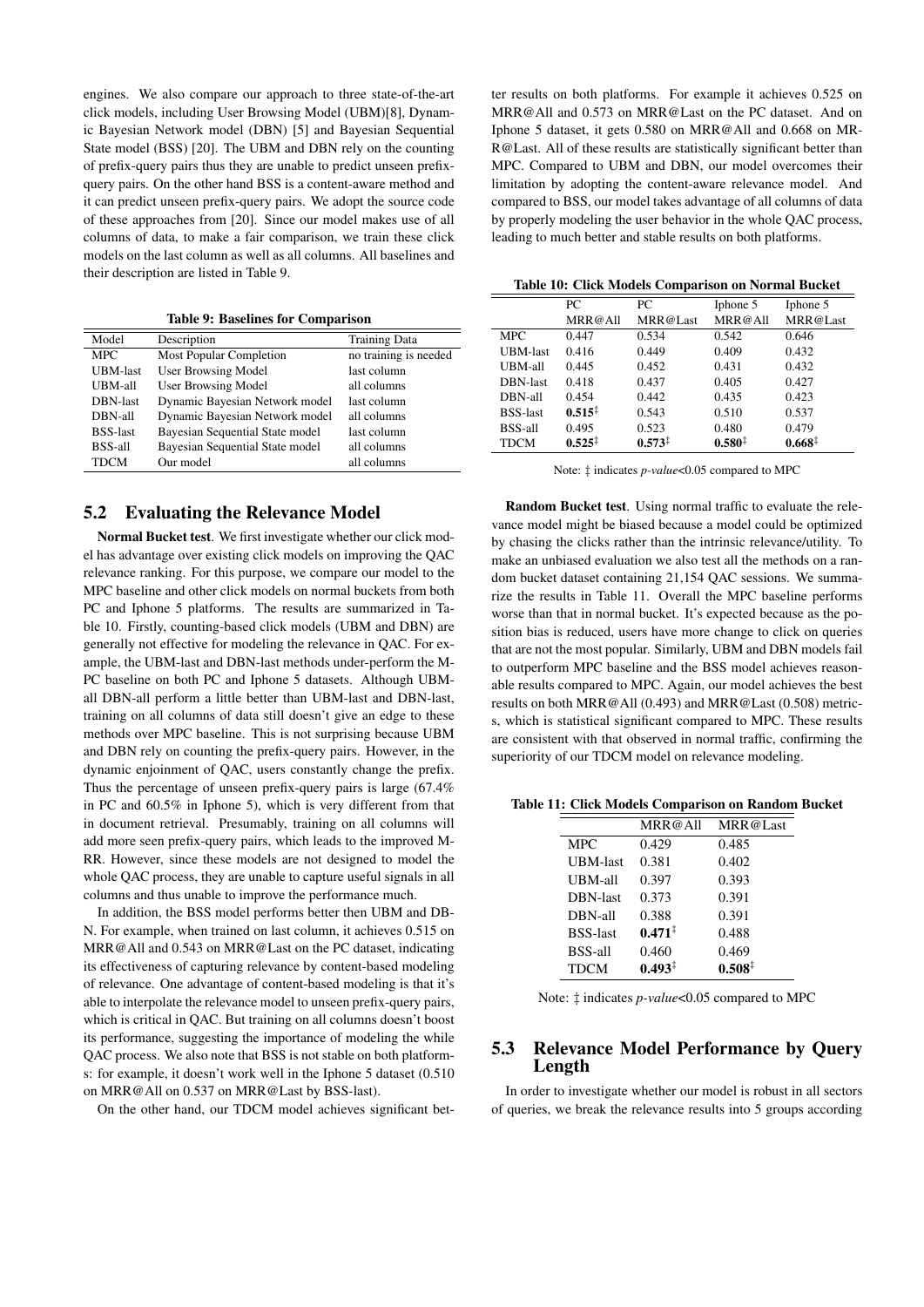to their clicked query length. MPC results are also shown for comparison. Results on Figure 4 reveal that on both PC and Iphone 5 datasets, our model's performance decreases gradually as the submitted query length increases. There is no abrupt drop of performance in a sector of queries, indicating that our model is robust to queries with different length. In addition, the MPC baseline has similar trend as our model. This common trend suggests the importance of the query popularity count because the shorter queries generally have higher popularity counts. In the random bucket, the MRR of our model drops when the query length increase, and starts to increase again when the query length becomes larger. This trend suggests that in random bucket, MPC feature becomes less important than in normal bucket; thus longer queries will still have good MRR even though their MPC scores are smaller.



Figure 4: MRR Evaluation by Query Length. All sessions are aligned to groups based on the submitted query length. Performance is measured by MRR@All

# 5.4 Validating the H Model: Automatic Labeling by TDCM

Another advantage of our model over existing click models is that we can utilize the learned user behavior in QAC to enhance other learning-based methods. In the pilot experiment in Section 3.2, we have shown that even though RankSVM is a state-of-theart ranker, when trained by all columns, its performance doesn't even beat MPC (-2.46% on MRR@All). The reason is probably because while we are sure that a user has viewed and examined the last column, it's uncertain that she has viewed other columns; so the information in previous columns is not reliable. The noise in all columns may outweigh the useful information they bring about. So by simply training on all columns it is generally not effective. In this experiment, we test whether the user examination behavior inferred by our model can be used to improve other methods. In order to achieve this, we first run TDCM on the training dataset, obtain all  $P(H)$  probabilities for each session. After that, we keep the columns with high  $P(H = 1)$  (>0.7). Finally we use these columns to train the corresponding models again. The labeling criteria is simple: if the candidate equals the final submitted query, we label it as positive, and other candidates are all labeled as negative. Results of this experiment are drawn in Figure 5. Interestingly, using this simple automatic labeling strategy, RankSVM achieves better MRR@All across three datasets. For example, on PC dataset RankSVM achieves 0.523 on MRR@All, compared to 0.514 by training on last column only. Similar improvements are observed in Iphone 5 and Random Bucket. These results suggest that the user behavioral information inferred by our model can be applied to other models, especially the information whether a query has been examined is very useful for improving other models' performance.



Figure 5: Model Training on Selected Columns. Viewed columns: columns whose  $P(H = 1) > 0.7$ . Performance is measured by MRR@All

#### 5.5 Validating the D Model

Here we seek to evaluate the accuracy of the  $D$  model, that is the vertical examination distribution. Intuitively the probability of examining a position should be correlated to the clickthrough rate. In our feature instantiation, all features for the D model are vertical positions. So it is possible to draw the distribution of D according to the feature weights  $w_D$ , which corresponds to the probability of examining a position. In this experiment we run the TDCM model on the both PC and Iphone 5 dataset, and draw the distribution along with the real click through rate (CTR) in Figure 6. From Figure 6 we see that the shape of the D model distribution is similar to the real CTR. Both distributions are very steep, attracting more probabilities in top positions. Our estimation of the  $D$  model is a little flatter than the real CTR. For example, on PC platform, at the top 1 position our model estimates the examination probability to be 0.397, while the real CTR is 0.500. And in the 2nd position we predict more probability (0.314) than the real CTR (0.254). Compared to PC platform, in Iphone 5 platform both the real CTR and our estimated examination distribution are flatter. This suggests an interesting conclusion that in mobile devices people tend to examine deeper down the suggestion list.



Figure 6: The D distribution VS real CTR. Positions

# 5.6 Understanding User Behavior via Feature Weights

An additional benefit of our proposed model is that the learned feature weights reveal the influence of different factors on users' behavior in the QAC process, which is not available in most of the existing click models. To explore this, we list a subset of learned weights in Table 12. Although the absolute number of these weights don't reflect exactly the importance of features because scales of the features are different, we can still tell their relative importance by comparing them on PC and Iphone 5 side by side.